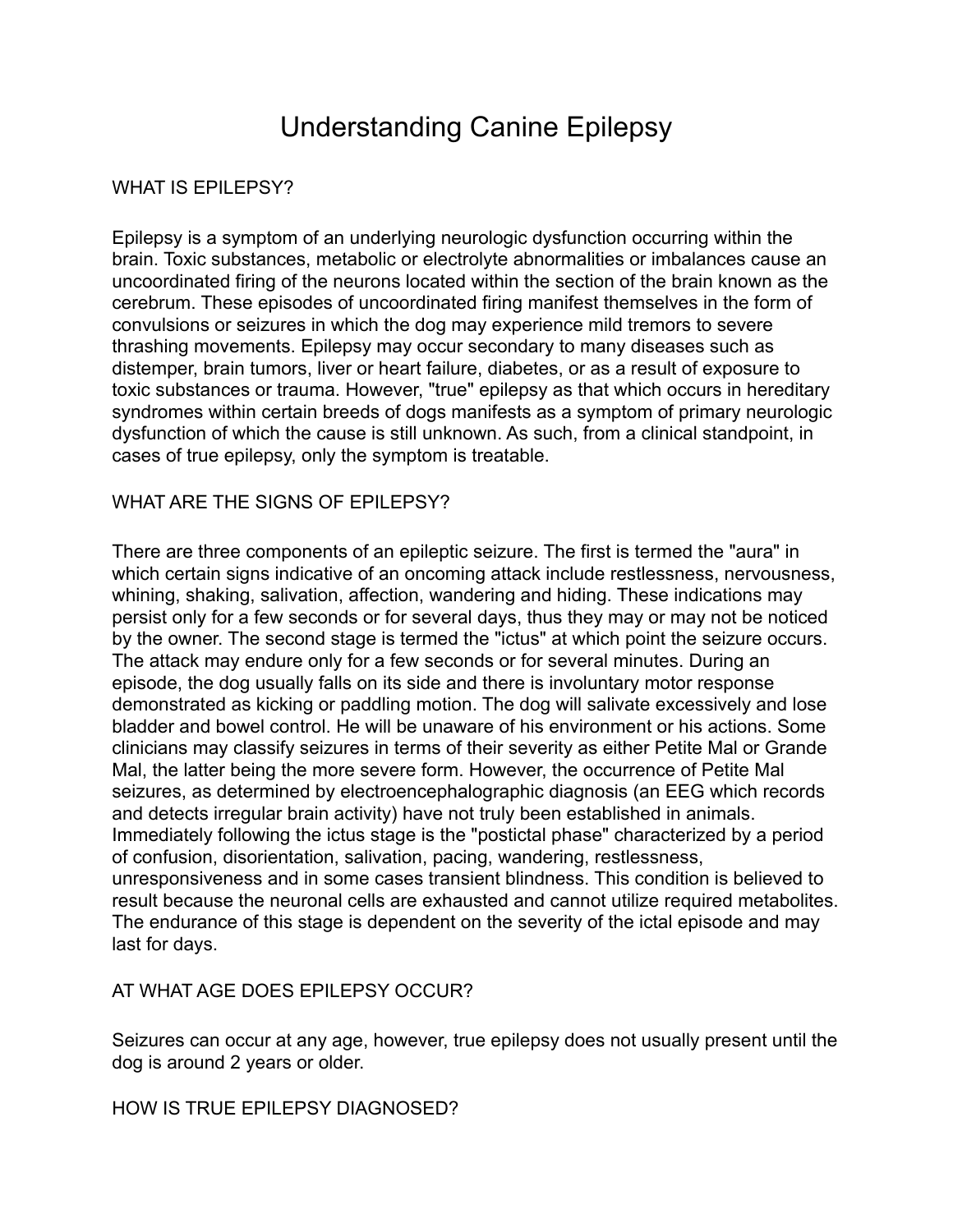When a dog first experiences a seizure, no matter what the age, it is essential to rule out causes other than true epilepsy. As previously stated, this is because many other diseases or disorders can result in seizures.Therefore, blood tests, radiographs (x-rays), physical examination, and history leading up to the seizure are necessary for accurate diagnosis. When, and only when, the clinician finds no identifiable cause of the seizure based on clinical evaluation, then the dog is considered to have true epilepsy.

## WHAT IS THE TREATMENT FOR EPILEPSY?

Many times, dogs having true epilepsy experience short, infrequent, non-violent attacks which do not require anticonvulsant therapy. However, when the seizures become more severe, longer in duration, or more frequent, or if the dog initially experiences severe attacks then the necessity for therapeutic intervention is indicated. There are several anticonvulsant drugs available for treatment of epilepsy which work to sedate the neurons of the brain. The following are some of the most commonly used anticonvulsant drugs and their advantages and disadvantages.

#### Dilantin

indication uses: generalized major motor seizures advantages: absence of sedation,high rate of effectiveness, absence of side-effects disadvantages: poorly absorbed in dogs, rapidly cleared from blood, increase in thirst and urination

#### **Phenobarbital**

indication uses: generalized major motor seizures advantages: high efficacy, rapid action, can be administered by several routes, most effective drug in status epilepsy disadvantages: long-term sedation, restricted drug, increased thirst and urination, irritability and restlessness

#### Primidone

indication uses: generalized major motor seizure advantages: high efficacy, rapid action disadvantages: severe sedation, great variability in dose tolerances, only tablets available

#### Valium

indication uses: control of exacerbation of seizures, control of status epilepsy advantages: effective at stopping status epilepsy, rapid action, safety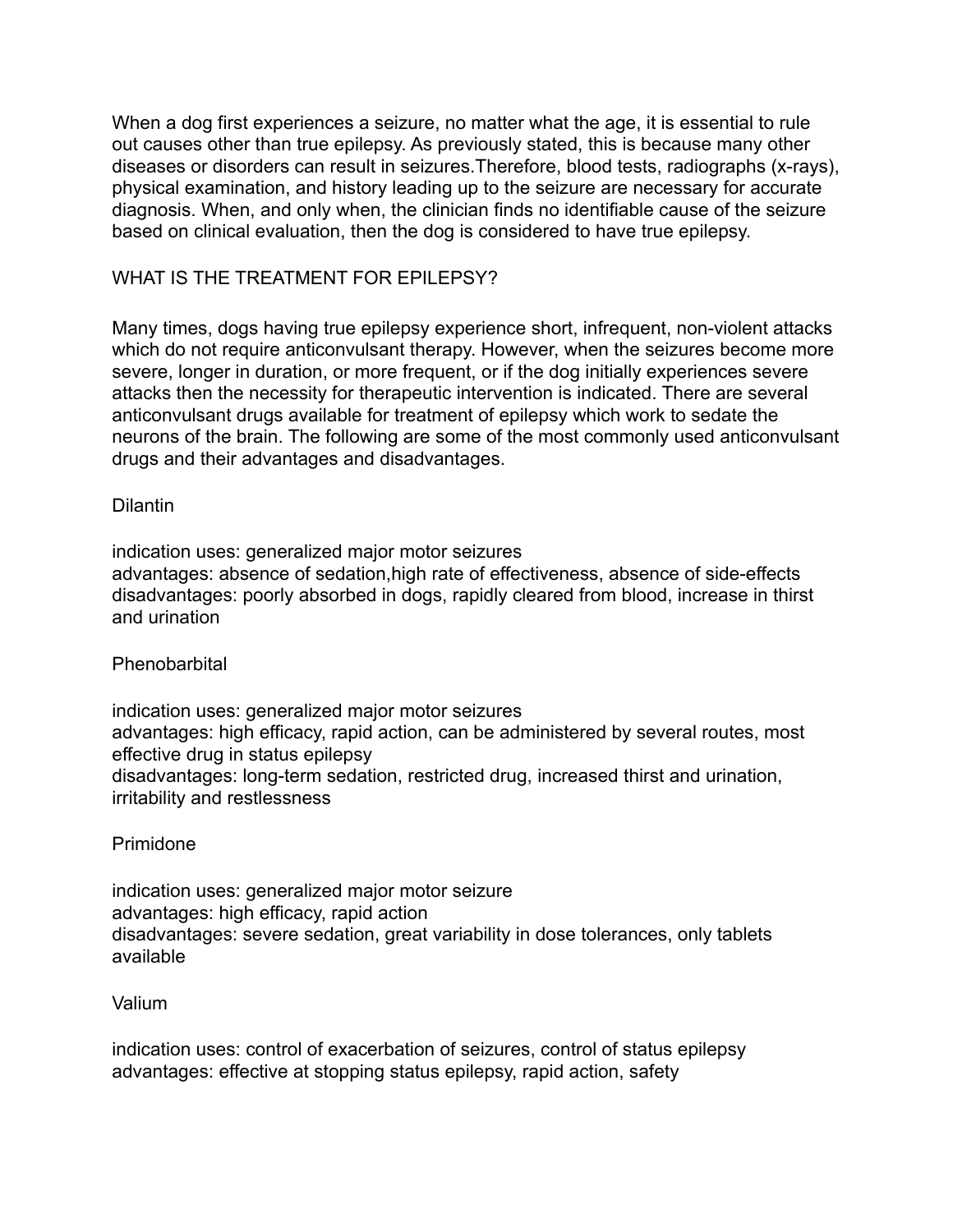disadvantages: short action, cannot control violent status epilepsy, restlessness, irritability.

## CAN EPILEPTIC SEIZURES BE PREVENTED?

The purpose of using anticonvulsants is to completely stop occurrence of seizure activity. However, actual success of treatment is often dependent upon many exogenous, as well as, endogenous factors. For example, though the actual events which bring on an epileptic seizure are unknown, episodes can be initiated by periods of stress or excitability. It is, therefore, recommended that dogs afflicted with the disorder abstain from sources of stress which may include sporting competition events and breeding. In regard to breeding, because physiological changes such as hormonal fluctuations in a bitch during her seasonal cycle or during pregnancy, or stress in the male during mating may bring on episodes of seizure activity, spaying and neutering of epileptic dogs is recommended.

## IS TRUE EPILEPSY AN INHERITED DISORDER?

Because epilepsy has been found to occur in related individuals and with preponderance in certain bloodlines, it is considered to be a genetic disorder. However, the mode of inheritance is still unknown. Some breeds of dogs such as the German Shepherd Dog, Beagle, St. Bernard, Irish Setter and Poodle have a higher incidence of the disorder than other breeds. Though the Labrador Retriever is not among the highest ranking breeds for risk, epilepsy does occur within the breed. Currently, there is no method for screening potential carriers of the disorder, however, breeders seeking to produce physically sound puppies should not breed dogs known to be afflicted with true epilepsy.

#### WHEN SEIZURES DO OCCUR, WHAT SHOULD THE OWNER DO?

On the average, with the exception of status epilepsy, an epileptic seizure is not lifethreatening to the dog. During the episode, the dog will not be aware of its owner or its surroundings. Though viciousness is uncommon, to avoid personal injury the owner should not attempt to interceed or move the dog. However, if the dog is in danger of injuring itself on furniture, objects, etc., then the owner should remove those items in the immediate area of the dog. Many veterinarians will ask that the owner keep a record of the date and length of time of the seizure in order to make judgements regarding treatment doses and frequency. Once the seizure has ended, the dog will usually seek out the owner. It is at this time when the owner should provide comfort and assurance. In the case of status epilepsy (a condition in which a seizure progresses for more than 5 minutes or the dog experiences two or more seizures within a short period of time for which the dog never regains full consciousness between each seizure) immediate emergency medical attention must be provided. In such an instance the owner will need to transport the dog to the veterinary hospital. Because a seizuring dog will often thrash about, a large blanket can be fashioned into a stretcher upon which the dog can be laid.